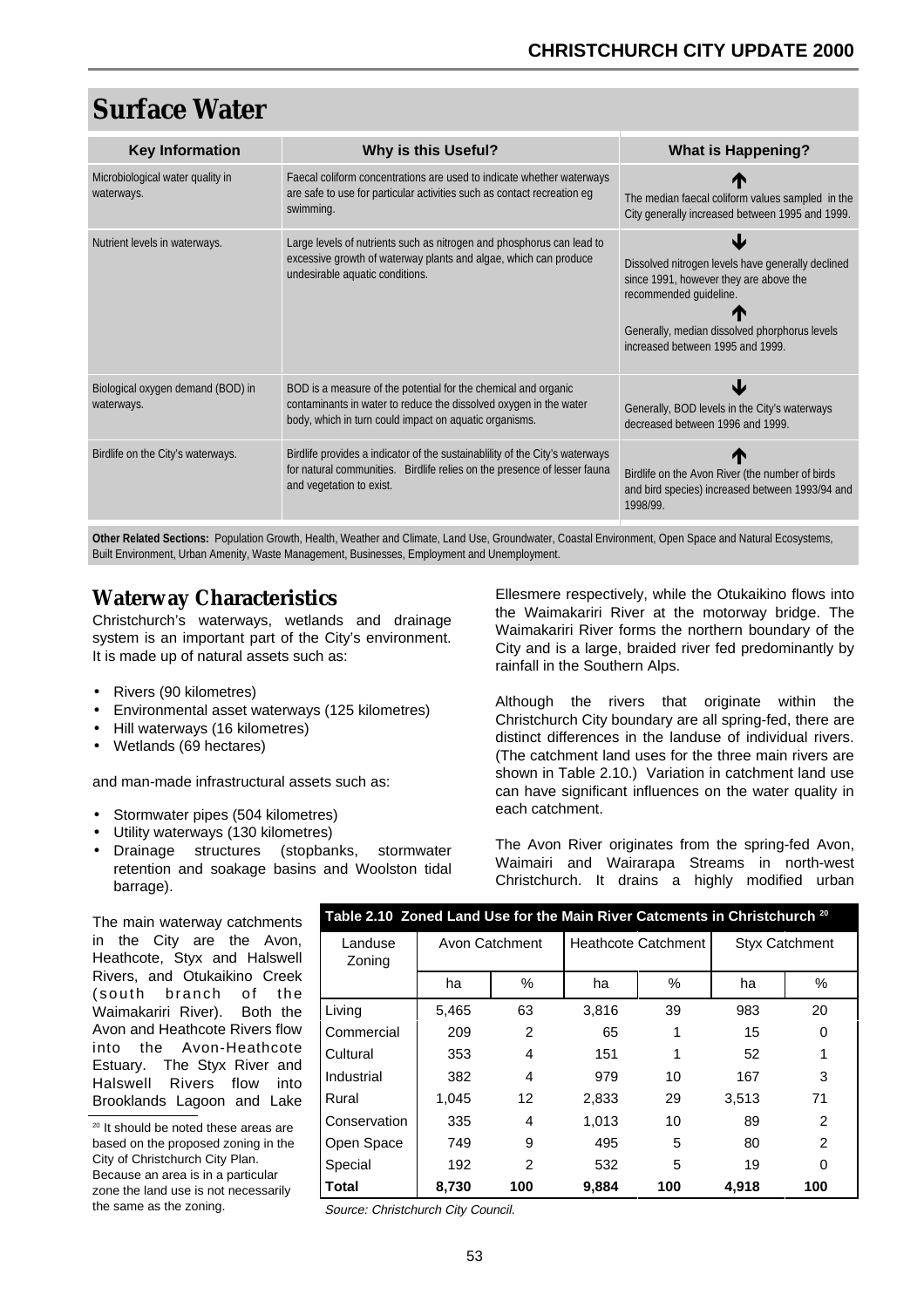catchment, with up to 73 per cent of its 8.730 hectare catchment zoned for urban land uses.

The Heathcote River drains a semi-urban catchment of around 10,000 hectares in area. Its catchment lies entirely within the City boundary and drains rural land on the Port Hills and the urban suburbs in southern Christchurch. Ten per cent of the Heathcote's catchment is zoned for industrial use.

As a result of City Plan decisions in June 1999, 550 hectares of rural land in the Heathcote catchment were rezoned. Of this, 380 hectares were rezoned residential, with the remaining 170 hectares going to conservation (76 hectares), open space (28 hectares) and special purpose zones (49 hectares).

The Styx River flows through a predominantly rural catchment. As a result of City Plan decisions in June 1999, an additional 150 hectares of rural land were rezoned residential. This represented a 18 per cent increase in residential-zoned land, bringing the proportion of urban-zoned land to 25 per cent of the catchment.

Both the Halswell River and the Otukaikino Creek have predominantly non-urban catchments.

### **Pressures on Surface Waters**

The greatest impacts on surface water in the City come not from water use but from land use. Significant pressures on waterways are:

- Sedimentation and nutrient enrichment (eutrophication) of surface waters by agricultural run-off and urban stormwater; and
- Point source pollution in some lower reaches of streams and rivers.

Examples of agricultural pressures are land clearance, land drainage and channelling, draw off for irrigation and stock watering, and run-off and waste discharges from farms and agricultural processing facilities.

Urban pressures on waterways result from sewage and industrial waste, stormwater run-off, water being drawn off for household and industrial uses, and urban expansion into wetlands and estuaries. Urban pressures tend to fall into two main types: point source discharge of sewage and non-point source discharge of stormwater run-off.

Stormwater run-off pollution comes from substances that are washed off the street and adjacent surfaces, and also from accidental mixing of stormwater and sewage. Contaminants include sediments, organic matter, nutrients, disease-causing organisms and toxic substances ranging from oil products and contaminated dust from vehicle exhausts to industrial chemicals.

Stormwater run-off is also a major source of marine debris, such as floating plastic, which is both unsightly and hazardous to marine mammals and birds.

Urban stormwater is often similar in quality to secondary-treated sewage. Stormwater that runs off construction sites can carry very high levels of sediment, particularly where the vegetation and topsoil<br>are stripped beforehand. Sediment loss from are stripped beforehand. catchments undergoing urban development is up to 15 times greater than the sediment loss from equivalent non-urban catchments.

# **Water Quality**

Water quality is generally defined by various parameters which measure the microbiological, physical and chemical nature of a waterway. Each of these parameters can impact on the waterway or its use in different ways. Impact of water quality parameters are outlined with the recommended guidelines in Table 2.11.

#### **Spatial Variation in Water Quality Parameters**

Monitoring results show water quality in Christchurch rivers appears to be dependent on the nature of surrounding land use, the flow regime and the influence tributary streams have on the main rivers.

Microbiological water quality is measured by the median concentration of faecal coliforms<sup>21</sup> in the water. This gives an indication of the safety of water used for recreational activities such as swimming. It also provides a measure of the contamination of waterways from agricultural land uses or sewage discharge.

Faecal coliform concentrations were sampled at 42 river and stream sites in the City. The drains which flow directly into the Estuary were also sampled but the results are not presented in this report. Coastal bathing information is in the Coastal section of this report.

River sites in Christchurch City which met the guidelines for swimming (200 faecal coliforms per 100 millilitres) during the year to June 1999 were in the upper Styx River, the Otukaikino Creek above the outlet of the Belfast waste water treatment plant, the source of Cashmere Stream, and lower tidal reaches of the Avon River (Figure 2.15).

Seven sites have long-term medians which exceed the livestock watering guideline of 1,000 faecal coliforms per 100 millilitres. They are in the upper Heathcote from Haytons Drain down to below the confluence with

 $21$  It is not practical to monitor water for all harmful microorganisms. Instead the common bacteria faecal coliforms have been monitored on the assumption that were there are high concentrations of these, there is the possibility of more harmful micro-organisms. If these bacteria are present at all, water is classified as unfit for human consumption. As bacterial density increases, water is progressively classed as unfit for shellfish harvesting, contact recreation and livestock consumption.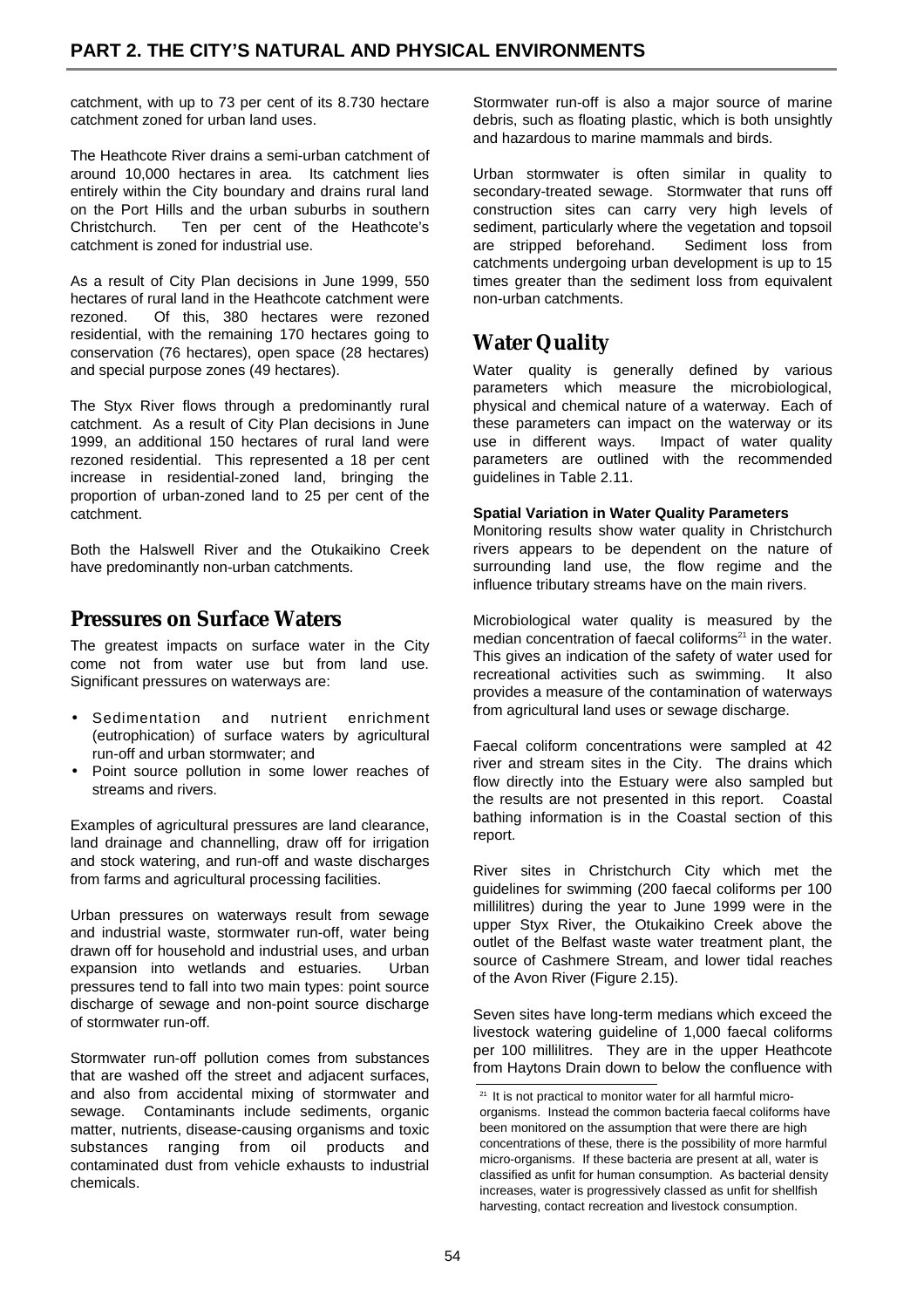### **CHRISTCHURCH CITY UPDATE 2000**



Source: Christchurch City Council.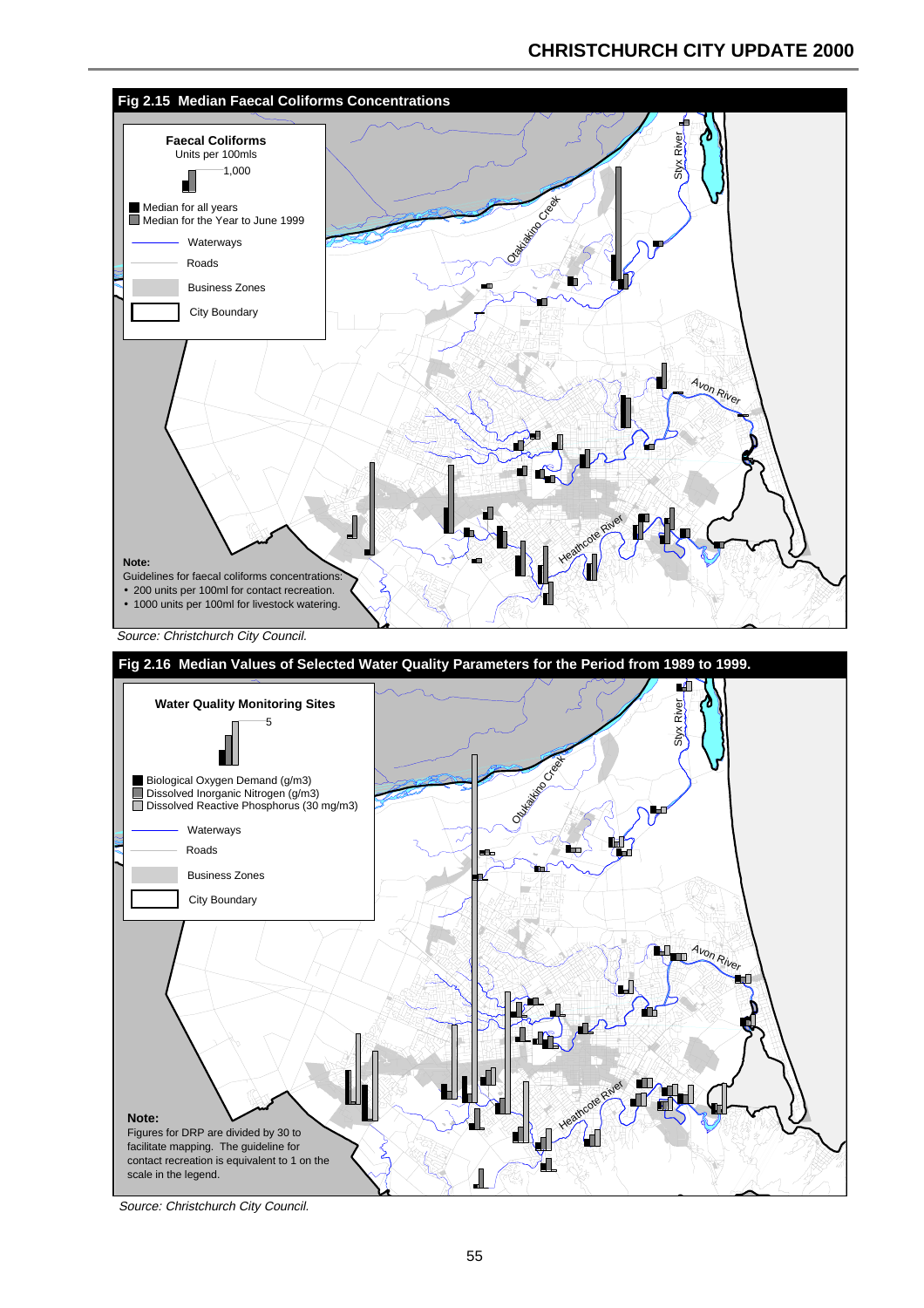| Table 2.11 Physio - Chemical Water Quality<br><b>Guidelines</b> |                                                     |                                                                |  |  |  |  |
|-----------------------------------------------------------------|-----------------------------------------------------|----------------------------------------------------------------|--|--|--|--|
| Parameter                                                       | Suitability Thresholds for Particular Uses          |                                                                |  |  |  |  |
| Biochemical<br>oxygen<br>demand $(BOD5)$                        | 1-2gm $3$                                           | Contact recreation<br>Aesthetics                               |  |  |  |  |
| Dissolved<br>reactive<br>phosphorus<br>(DRP)                    | no more than<br>15 - $30$ mgm $3$                   | Contact recreation<br>Aesthetics<br>Preventing algal<br>growth |  |  |  |  |
| Dissolved<br>inorganic<br>nitrogen (DIN)                        | No more<br>than 40 - 100<br>$mgm-3$                 | Contact recreation<br>Aesthetics<br>Preventing algal<br>growth |  |  |  |  |
| Ammonia                                                         | Suitability<br>varies with<br>temperature<br>and pH | Aquatic ecosystems                                             |  |  |  |  |
| Dissolved<br>oxygen (DO)                                        | No less than<br>80 per cent                         | Aquatic ecosystems                                             |  |  |  |  |

Source: Ministry for the Environment, The State of New Zealand's Environment 1997.

Cashmere Stream at Fernihurst Street, Dudley Stream which flows into the Avon River, and Kaputone Stream in the Styx catchment. During the year to June 1999, 14 sites exceeded this guideline. The high faecal coliform levels of the Heathcote River extended downstream to Garlands Road, excluding the Mackenzie Street site which had levels below the guideline. The Avon at Manchester St, Horseshoe Lake, Dudley Stream, Kaputone Stream and the outlet to the Halswell retention basin also exceeded the guideline.

Higher concentrations of faecal coliforms during the year to June 1999 may have been partially caused by lower flows in the waterways as a consequence of the drought during 1998 and 1999. Lower flows can reduce the dispersion or dilution of micro-organisms, especially if the source is in-stream wildlife.

The same river and stream sites tested for microbiological indicators were sampled for physical and chemical water quality parameters. Physical and chemical water quality indicators include dissolved oxygen, pH, turbidity, biological oxygen demand (BOD5), ammonia, temperature, nutrients including, dissolved inorganic nitrogen (DIN) and dissolved reactive phosphorus (DRP)) and suspended solids.

Nutrients levels are important as they influence the level of eutrophication and growth of slimes and water weeds. Ammonia can be very toxic to aquatic life depending on the pH and temperature of the water body. Turbidity and suspended solids provide a measure of the clarity of a water body, which effects recreational and aesthetic values more than biological ones. Biological oxygen demand provides a measure of the potential for chemical and organic contaminants

in water to reduce the level of dissolved oxygen available in the water body.

Nutrient concentrations in the tributaries were generally higher than in the main rivers. Figure 2.16 shows results of BOD and nutrients measured as dissolved inorganic nitrogen (DIN) and dissolved reactive phosphorus (DRP) at most of the monitoring sites in the City. Median values for the year to June 1999 were similar to long-term medians and did not vary as much as the faecal coliform values.

Generally, Christchurch waterways show spring sources have dissolved reactive phosphorus (DRP) levels well below guidelines. Tributary streams are the main contributors of phosphorus; subsequently concentrations increase with distance downstream. Haytons Drain had high median DRP values of around 900 micrograms per cubic metre for the whole monitoring period and 1500 micrograms per cubic metre during the year to June 1999. This is between 30 to 50 times the recommended guideline. The main source of the phosphorus is the fertiliser industry in Hornby<sup>22</sup>. The nutrient-rich environment of Haytons Drain appears to have a detrimental impact on the water quality of the Heathcote River down to its confluence with Cashmere Stream. Nutrient levels remain relatively constant from this point before increasing again as the Heathcote comes under tidal influences.

Dissolved inorganic nitrogen at all sites in the City was higher than the Ministry for the Environment guidelines. The spring sources of Cashmere Stream, Avonhead, Waimairi and Wairarapa Streams have DIN levels greater than the guideline. Generally, DIN concentrations decrease with distance downstream, with most tributaries having little effect on the main rivers.

Biological oxygen demand (BOD<sub>5</sub>) guidelines were exceeded at sites close to the industrial areas of Haytons Drain and Curletts Drain, and the Halswell Retention Basin. Although sites in the main rivers downstream of the confluences of these tributaries showed high  $BOD<sub>5</sub>$  concentrations, only the Heathcote River below the confluence with Haytons Drain approached the guideline.

#### **Trends in surface water quality parameters**

Trends in individual water quality parameters aggregated for all the water quality monitoring sites in Christchurch are shown in Figures 2.17 to 2.21. Figure 2.17 shows the difference between the median value for the year to June 1999 and the long-term median for selected parameters for all monitoring sites. The upward trend indicates an increase in the median concentration of a particular parameter compared with its long-term median concentration, while a downward

<sup>&</sup>lt;sup>22</sup> Christchurch City Surface Water Quality Data 1995 – 97, Water Quality Trends 1986 – 97, Christchurch City Council, Waste Management Unit Laboratory, 1999.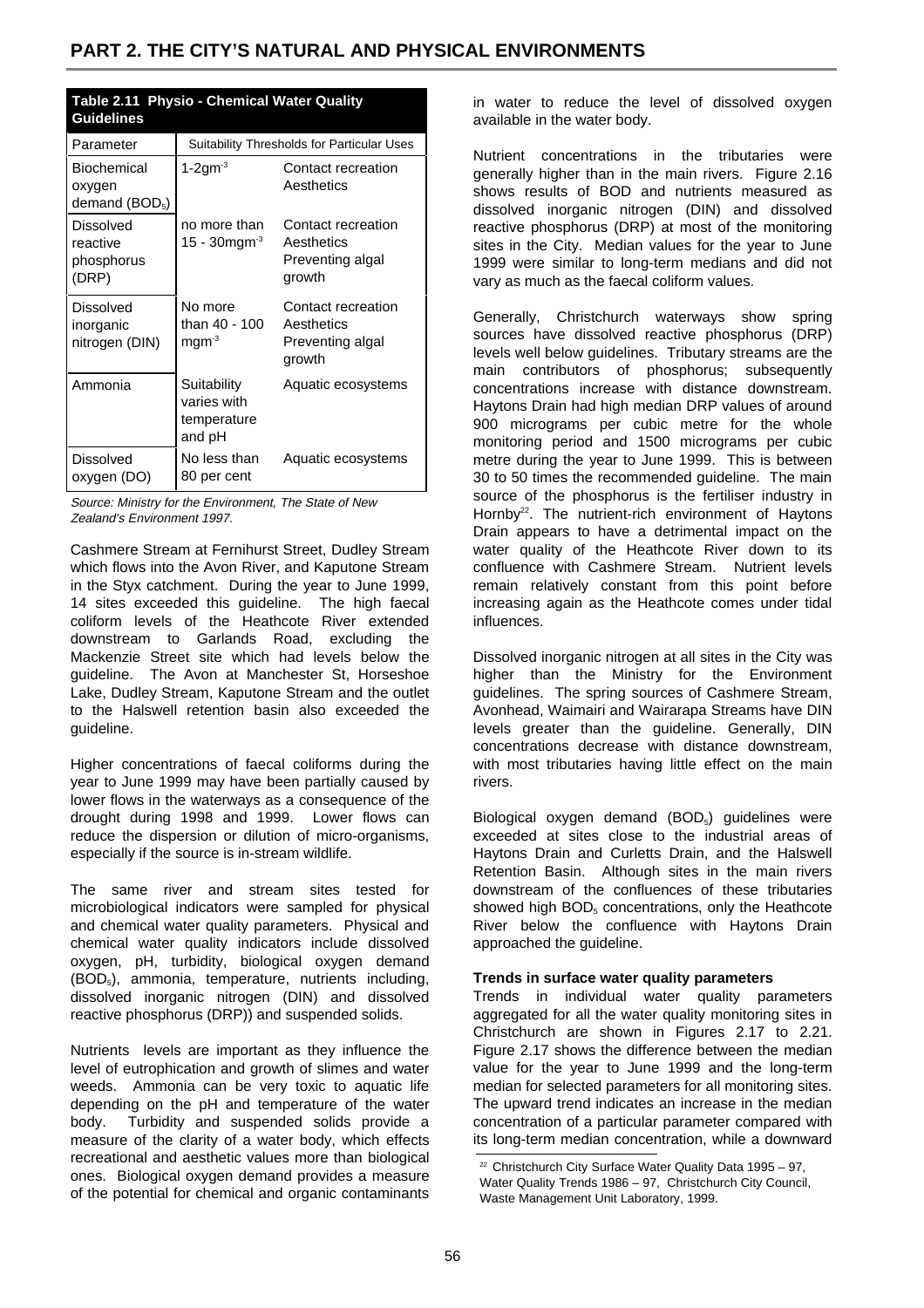

Source: Christchurch City Council.

trend indicates a decrease in the median concentration. It should be noted that, for dissolved oxygen, a decrease in concentration results in reduced water quality as opposed to increased water quality for other indicators.

Trends in water quality parameters show most of the median concentrations for the year to June 1999 remained unchanged or decreased for the majority of sites compared with the long-term median concentration. Only faecal coliforms at more than half the monitoring sites have increasing concentrations. This means that increasing faecal coliforms is a widespread occurrence throughout most of the waterways in the Christchurch rather than a local or site-specific problem. This is confirmed by Figure 2.18 which shows the annual median values of faecal coliforms for all sites monitored. The annual trend shows that since 1995 faecal coliform levels in the City's waterways have been increasing. This may be related to changes in rainfall during these periods or the increase in birdlife which is a main source of faecal coliforms in waterways.

Just under half the sites in Figure 2.17 also show an increasing trend in dissolved reactive phosphorus. Figure 2.19 shows median values from all sites have more than doubled since 1992. In 1998 and 1999 the median for all sites was above the Ministry for the Environment guideline of 30 micrograms per cubic metre. This means that over half the sites monitored in the City exceeded the guideline.

Figure 2.20 shows a 33 per cent decrease in the levels of dissolved inorganic nitrogen (DIN) between 1991 and 1999. However all sites in the City were still well above the guideline. Dissolved organic nitrogen measures the combined effect of nitrate and ammonia

### **CHRISTCHURCH CITY UPDATE 2000**





Source: Christchurch City Council.





Source: Christchurch City Council.

**Fig 2.20 Median DIN Concentrations for all Sites** 



Source: Christchurch City Council.



Source: Christchurch City Council.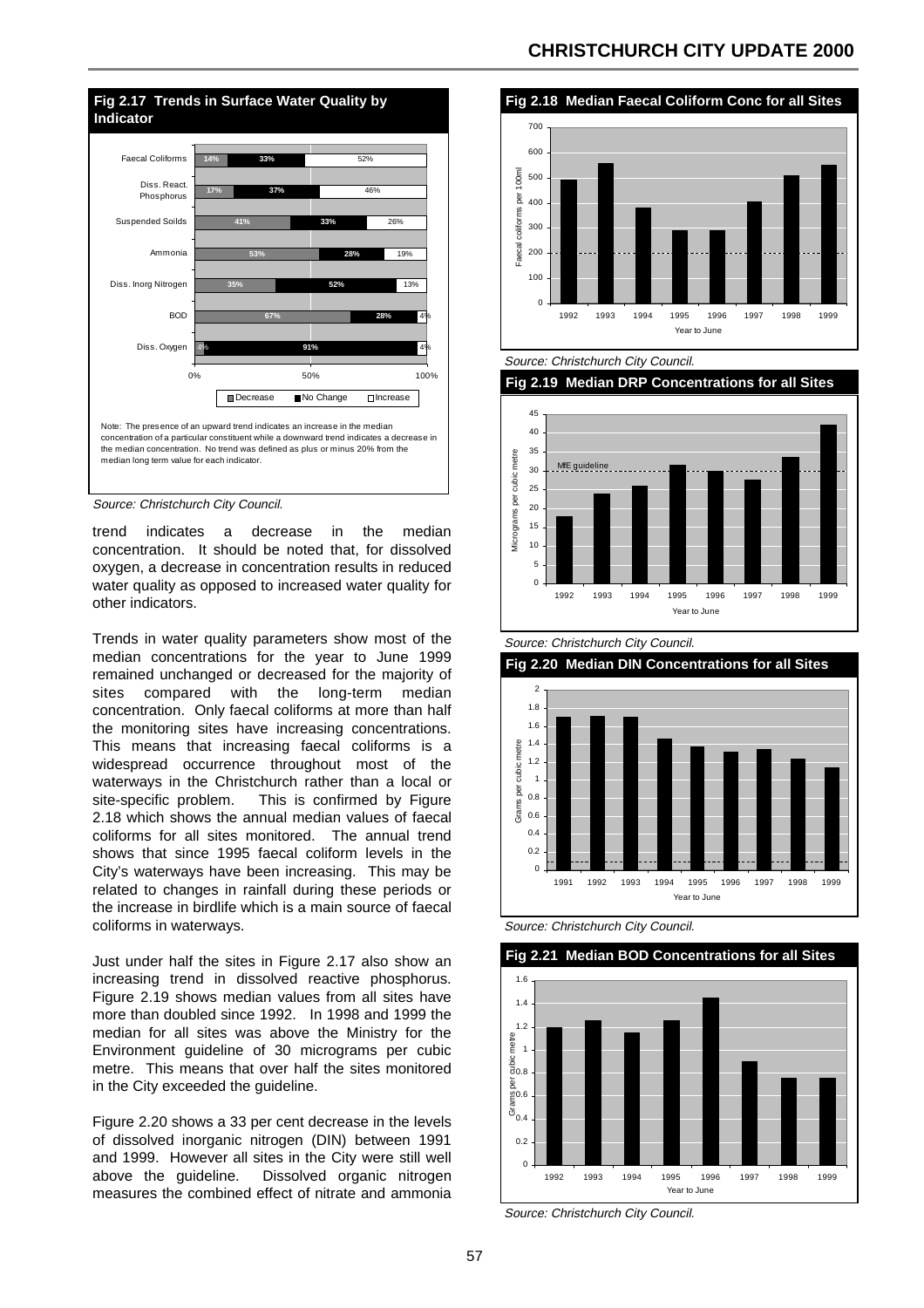levels in a waterway. Christchurch waterway DIN levels are dominated by nitrates. Fifty three per cent of sites showed decreasing ammonia levels in the year to June 1999, which is consistent with decreasing DIN values.

Sixty seven per cent of sites showed a decrease in BOD levels in the year to June 1999. The median value for all sites (Figure 2.21) shows decreasing levels of BOD since 1996.

## **Waterway Management**

In the past waterway management in Christchurch aimed to create fast draining water channels, which were straight and had few obstructions. This type of management affected natural ecosystems in and along Christchurch's streams, often transferring pressures on the waterway network to different parts of the system.

Waterway management has changed to a more integrated approach which focuses on a range of values including ecology, landscape, recreation, cultural, heritage, drainage and flood control. Outcomes of this change in management are to:

- Protect and improve the natural character of waterways;
- Restore natural waterway function;
- Restore habitat for birds, fish and insects;
- Create green linkages and corridors;
- Restore waterways for their value to local communities; and
- Retain a natural buffer between waterways and development.

By June 1999 waterway enhancement projects had resulted in 1,700 metres of waterway margin being planted. Waterway views were enhanced at Jacksons Creek, Bells Creek at Mary Dixon Park, Dudley Creek at McFaddens Road and Halswell Junction Road wetland.

Eleven hundred metres of waterway or wetland margin was protected through the use of covenants, road stopping, reserve acquisition or land purchase. This included reserve creation on Marshland Road, road stopping by Thorrington School and the purchase of river bank on Nottingham Stream and Smacks Creek.

### **Birdlife on the City's Waterways**<sup>23</sup>

The state of the City's waterways can be assessed using the number, diversity and distribution of natural wildlife, such as waterway birdlife. Birds are high up the food chain and therefore dependent on the condition of lesser fauna and vegetation of a waterway to sustain them.

In 1993/4 a series of bird surveys was carried out for the City Council on a number of Christchurch waterways. The aim of these surveys was to provide some baseline information about the wetland bird populations in the City. These surveys were repeated five years later in 1998/99 and the results for the Avon River are presented below.

Initial conclusions show an increase in bird numbers between 1993/4 and 1998/9. The number of native birds more than doubled from an average of 174 birds in 1993/4 to an average of 380 in 1998/9. The number of native wetland bird species also increased from 11 to 15. This increase in native birds was spearheaded by the New Zealand scaup. Seen only seen once in 1993/4, the New Zealand scaup was recorded on all counts in the 1998/99 survey, with a maximum of 172 birds in July.

These increases in bird numbers on the Avon River have taken place across the range of guilds and feeding groups. This suggests that the cause of the change lies within rather than outside the Avon River ecosystem. A tentative but logical conclusion is that bird numbers and species richness increased partly in response to habitat enhancement and improved feeding, roosting and nesting opportunities.

#### **Birdlife of Natural Waterways**<sup>24</sup>

An investigation of birdlife along small natural waterways (streams) was carried out in July and August 1997. The following eleven streams were surveyed:

- Nottingham Stream, Halswell
- Hoon Hay Valley Stream, Port Hills
- Jacksons Stream, Sydenham
- Steamwharf Stream, Woolston
- Avoca Valley Stream, Port Hills
- Old Lake Outlet, Horseshoe Lake
- Upper tributaries, Horseshoe Lake
- Wairarapa Stream, Fendalton
- Papanui Stream, Papanui
- Kaputone Stream, Belfast
- Smacks Stream, Belfast

Twenty two species of wetland bird probably inhabited Christchurch streams when European settlement began in the 1850s. Of these, at least six subsequently became extinct locally (brown teal, buff weka, banded rail, spotless crake, black stilt and South Island fernbird) and most of the others are now seldom recorded on streams.

Despite this decrease in native species, the actual number of wetland bird species that could potentially occur on Christchurch streams is 28 on coastal and peri-urban streams, and 21 on urban streams. The

<sup>&</sup>lt;sup>23</sup> Information in this section is based on the report for the Water Services Unit, CCC, by Andrew Crossland: The Avon River – Wetland Birdlife Monitoring the first five years: 1993/94 – 1998/99. Preliminary Update February 1999. <sup>24</sup> Information in this section is based on the report for the Water Services Unit, CCC, by Andrew Crossland: The Birdlife of Christchurch's Natural Waterways.